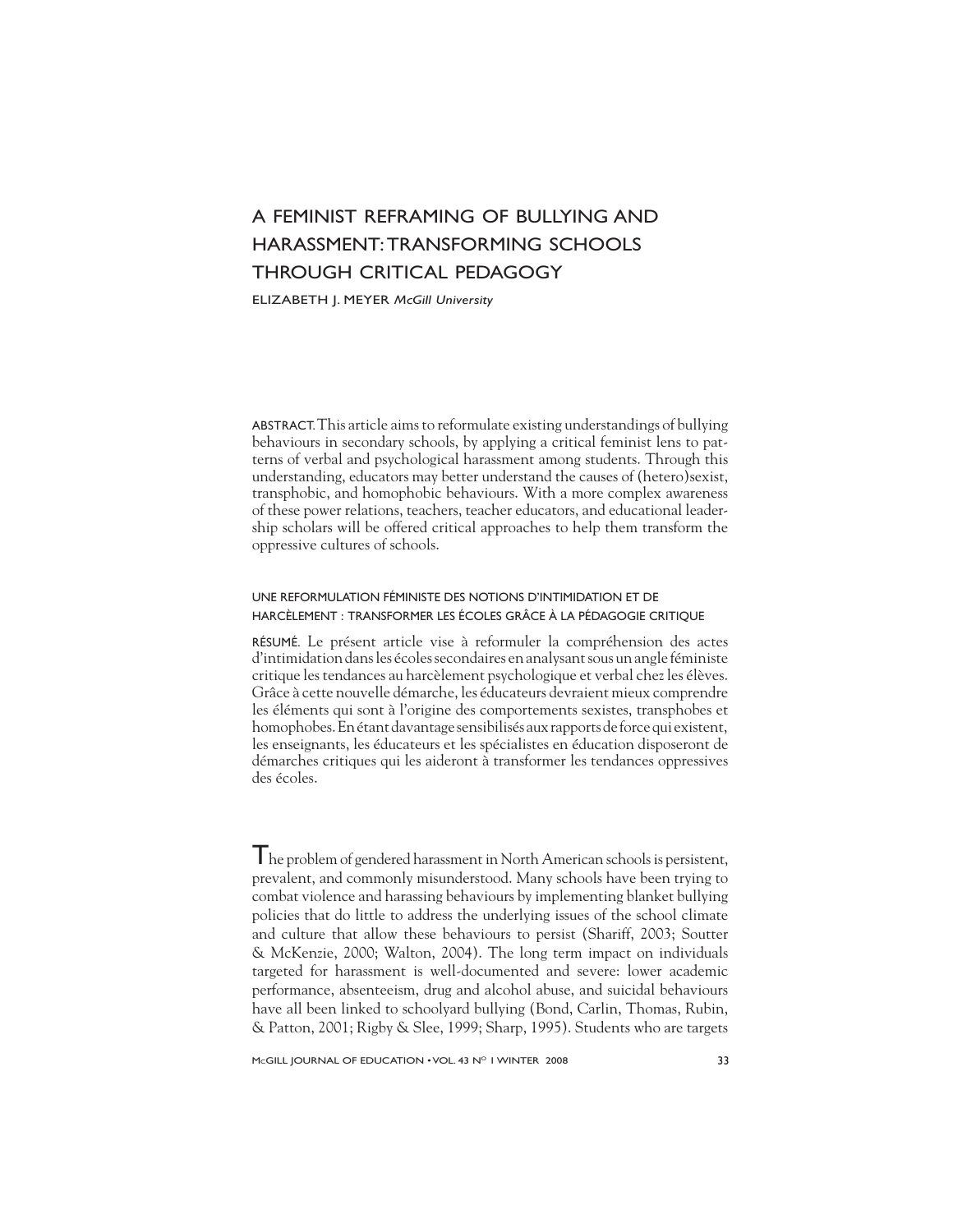of sexual and homophobic harassment have been identified as being at even greater risk for these harmful behaviours and leaving school (California Safe Schools Coalition, 2004; Kosciw & Diaz, 2006; Reis & Saewyc, 1999; Williams, Connolly, Pepler, & Craig, 2005).

This article reviews research on the negative impact of gendered harassment in North American schools, and provides a critical feminist framework to help educators better understand possible roots of these behaviours. By placing the gendered dimensions of behaviours commonly viewed as bullying at the centre of this analysis, I make explicit how gendered hierarchies get taught and reinforced in schools. Finally, I introduce critical and antioppressive pedagogies as philosophical approaches that disrupt and challenge the reproduction of dominant heteronormative gender roles in schools. This transformative and liberatory approach to learning can help educators to read their environments and act consistently and proactively towards student behaviours and school cultures with a view to creating more inclusive and equitable learning environments for all.

# WHAT IS GENDERED HARASSMENT?

Gendered harassment is a term used to describe any behaviour that acts to assert the boundaries of traditional gender norms: heterosexual masculinity and femininity. It is related to, but different from, bullying. Bullying is defined as behaviour that repeatedly and over time intentionally inflicts injury on another individual (Olweus, 1993), whereas harassment includes biased behaviours that have a negative impact on the target or the environment (Land, 2003). Forms of gendered harassment include (hetero)sexual harassment, homophobic harassment, and harassment for gender non-conformity (or transphobic harassment). I link these three forms of harassment because the impact of the harassers' behaviour is linked to norm-setting and policing the performance of traditional (heterosexual) gender roles (Larkin, 1994; Martino, 1995; Martino & Pallotta-Chiarolli, 2003; Renold, 2002; Smith & Smith, 1998; Stein, 1995). Although physical bullying is often the most obvious form addressed in schools, verbal bullying and harassment are also prevalent and often ignored, even though they have been found to be quite damaging to students as well. Hoover and Juul (1993) found in their study on bullying that repeated verbal attacks by peers are as devastating as infrequent cases of physical abuse (p. 27). Most bullying policies and interventions are not designed to get at the more persistent and insidious forms of harassment that occur in schools. Canadian researcher Gerald Walton observes that bullying and zero-tolerance policies, "do not consider the cultural and societal antecedents of violence in schools. Neither do these programs consider *psychological* violence" (2004, p. 29). While I do not wish to ignore the painful experiences that victims of physical harassment and violence endure, this article will address the emotional violence caused by

84 REVUE DES SCIENCES DE L'ÉDUCATION DE McGILL • VOL. 43 N° 1 HIVER 2008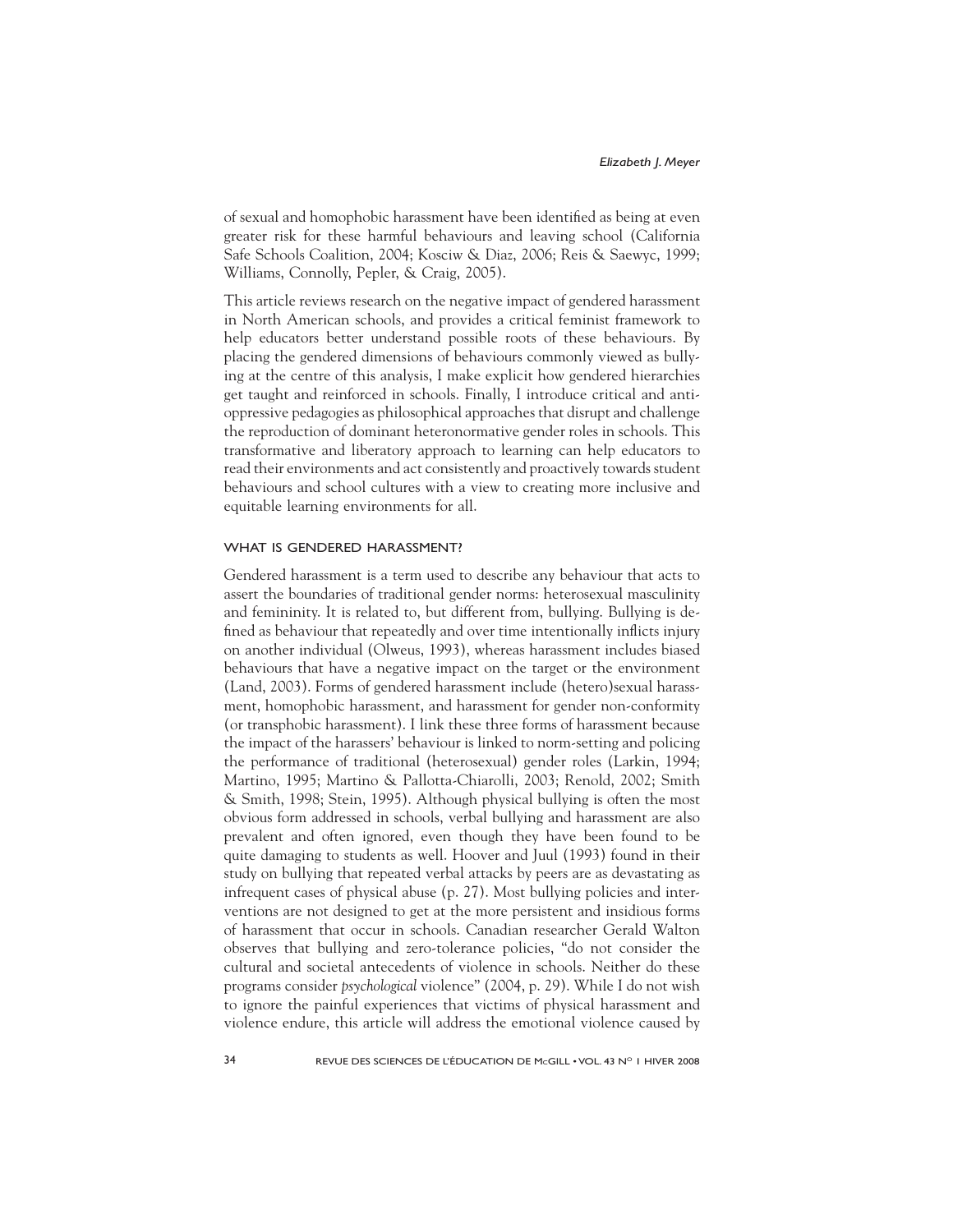the more insidious and often ignored issue of gendered harassment that is verbal and psychological in nature

# *Understanding the scope of the problem*

I began investigating this problem as a result of my experience as a high school teacher in the U.S. observing the hostile climate that existed for gay, lesbian, bisexual, and transgender (glbt) students in my school. During my first year of teaching, I observed a very bright and athletic student – a leader in the school – dissolve into depression, drug use, and absenteeism as a result of how her friends were treating her. She had fallen in love with a young woman she had met that summer, and her classmates made sure she felt their disapproval. In addition to being excluded from her peer group, she was verbally harassed on a regular basis. This change in her school experience was enough to send a previously strong and confident young woman into a downward spiral of self-doubt and dangerous behaviour. As a young teacher who wanted to support this student, I felt frustrated and angry by what the other teachers allowed to happen in their presence at the school.

As I investigated this problem further, I learned that although glbt youth are commonly targeted for harassment, they are not the only ones suffering from the homophobic and heterosexist climate of schools. Any student whose behaviour is perceived as different in some way can be isolated and harassed using anti-gay insults (O'Conor, 1995; Renold, 2002; Rofes, 1995; Smith & Smith, 1998), and any student who wishes to assert and defend his/her place in the heteronormative social order of the school must engage in heterosexualised discourse that includes various forms of gendered harassment (Duncan, 1999; Martino & Berrill, 2003; Renold, 2003).

Students who are harassed in their schools have been found to be more likely to skip school, abuse drugs and alcohol, and have a higher rate of suicidal ideation (Bagley, Bolitho, & Bertrand, 1997; Irving & Parker-Jenkins, 1995; Rigby & Slee, 1999; Sharp, 1995; Slee, 1995). Most of these students perceive school as a dangerous place, and that causes significant damage to their level of engagement in the school community. One group of students that is regularly targeted in schools is glbt youth (California Safe Schools Coalition, 2004; Kosciw & Diaz, 2006; Reis, 1999; Reis & Saewyc, 1999).

In a national phone survey of U.S. youth, the National Mental Health Association (2002) found that 50% of respondents reported that students who were gay would be bullied most or all of the time. In another U.S. survey, 91% of glbt students reported hearing homophobic remarks in school frequently or often (GLSEN, 2001). What is disturbing about this trend is not only its prevalence, but the lack of effective intervention to stop this problem. In the Gay, Lesbian, and Straight Education Network (GLSEN) 2001 School Climate Survey, 83% of glbt youth said that their teachers rarely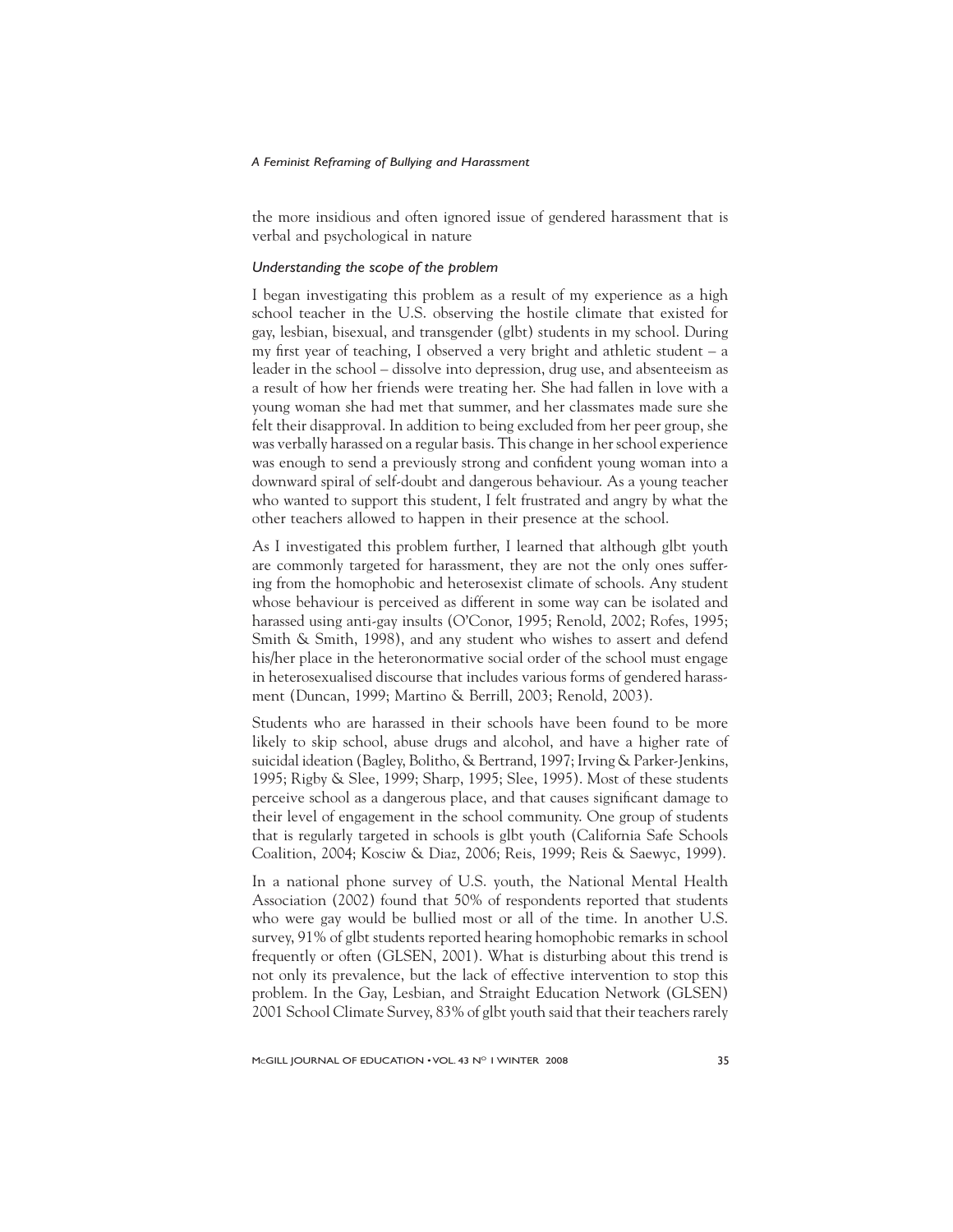or never intervene when hearing homophobic remarks (GLSEN, 2001). In a more recent study in California, students were asked how often they heard biased remarks (sex, sexual orientation, gender expression, religion, race, disability), and how often teachers intervened. The two forms of verbal harassment which students reported hearing the most were based on sexual orientation and gender presentation. These were also the two forms that students reported teachers were least likely to interrupt (California Safe Schools Coalition, 2004).

These studies indicate that educators are not adequately intervening in these forms of harassment. This inaction on the part of educators teaches students that the institution of the school – and by extension, society as a whole – condones such activity. By teaching students that gendered harassment is tolerated, schools effectively support the discriminatory attitudes that cause it in the first place. As democratic institutions in a diverse and changing society, schools must teach about the causes of such harmful attitudes and work to reduce the impact of them on their students. In so doing, we will more effectively work to reduce prejudice and violence in schools. I will now address each of these forms of harassment in-depth to understand them more fully: homophobic harassment, harassment for gender non-conformity (or transphobic harassment), and (hetero)sexual harassment.

# *Homophobic harassment*

Homophobic harassment is any behaviour, covert or overt, that reinforces negative attitudes towards gay, lesbian, and bisexual people. The most common form of this harassment is verbal in nature and includes the use of anti-gay language as an insult (e.g., "that's so gay" "don't be such a fag"), anti-gay jokes, and behaviours that intend to make fun of gays and lesbians (such as affecting the speech and walk of a stereotypically effeminate gay man to get a laugh). The prevalence of this discourse in schools allows homophobic attitudes to develop and grow as students learn that this language is tacitly condoned by educators who fail to intervene when it is used. As George Smith (1998) explains in his article, *The Ideology of "FAG,"* 

The local practices of the ideology of "fag" are never penalized or publicly condemned. Explicitly homophobic ridicule in sports contexts goes unremarked. Effective toleration of the ideology of "fag" among students and teachers condemns gay students to the isolation of "passing" or ostracism and sometimes to a life of hell in school. (p. 332)

The isolation and vulnerability experienced by these students is exacerbated by the refusal of teachers and administrators to intervene on their behalf. Many students' experiences support Smith's assertion. In the Human Rights Watch (Bochenek & Brown, 2001) study, *Hatred in the Hallways*, several students spoke of similar experiences: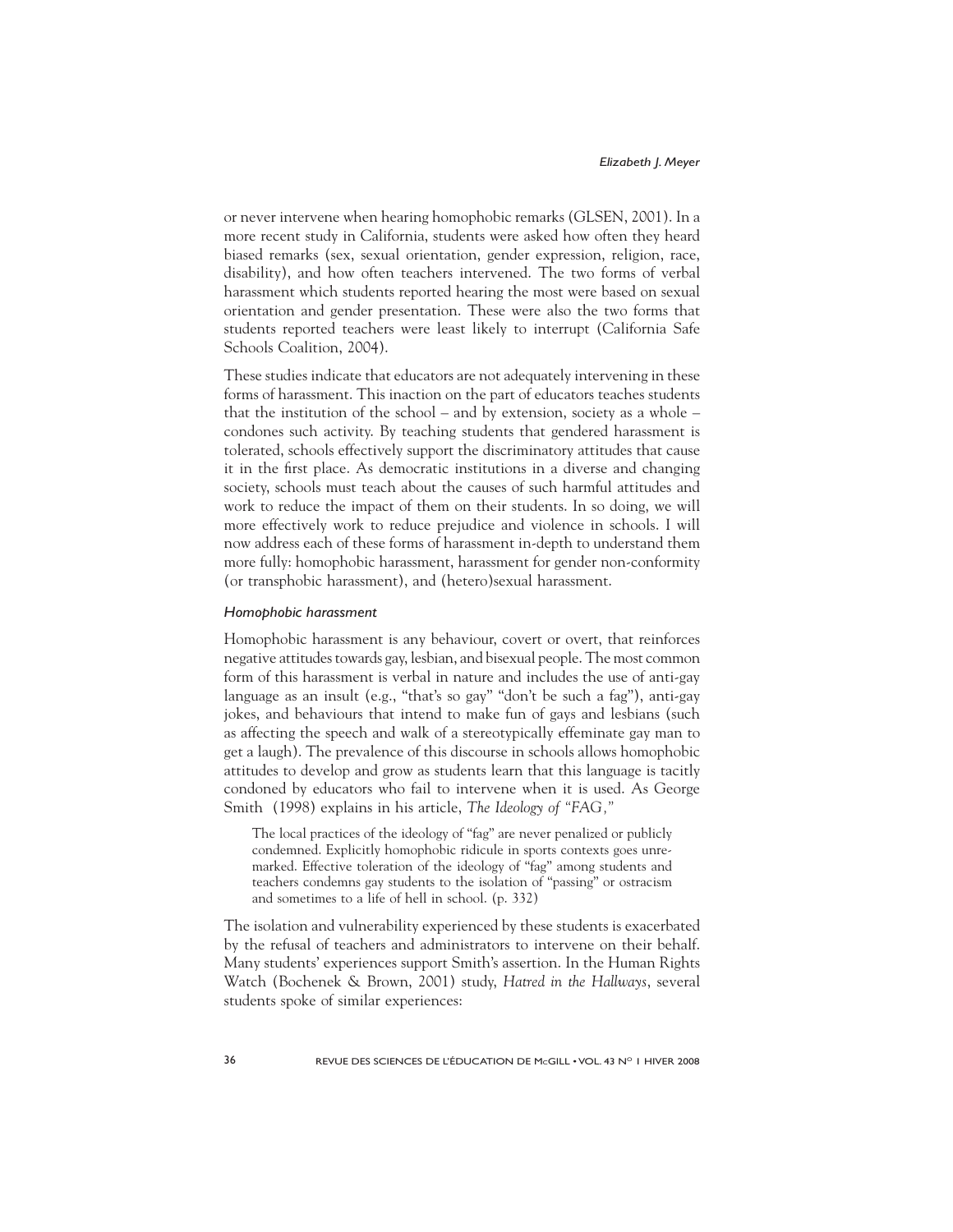Nothing was done by the administration. A guy screamed "queer" down the hall in front of the principal's office, but nothing happened to him. The teachers – yeah, the teachers could have seen what was going on. Nothing happened. (p. 39)

One day in the parking lot outside his school, six students surrounded [Dylan]. One threw a lasso around his neck, saying, "Let's tie the faggot to the back of the truck." He escaped from his tormentors and ran inside the school. Finding one of the vice-principals, he tried to tell her what had just happened to him. "I was still hysterical," he said, "I was trying to explain, but I was stumbling over my words. She laughed." The school took no action to discipline Dylan's harassers. Instead, school officials told him not to discuss his sexual orientation with other students. After the lasso incident, the harassment and violence intensified. "I was living in the disciplinary office because other harassment was going on. Everyone knew," he said. "It gave permission for a whole new level of physical stuff to occur."  $(p. 1)$ 

These stories are not exceptional. In GLSEN's National School Climate Survey (2001), 84% of glbt youth report being verbally harassed in school and 64.3% report feeling unsafe. These students are also targets for school graffiti, vandalism, and ostracism that often leave them at high risk for depression, dropping out, and suicide (California Safe Schools Coalition, 2004; GLSEN, 2001; Reis & Saewyc, 1999). On a more positive note, these students report less harassment and increased feelings of school safety when a teacher intervenes sometimes or often to stop name-calling (California Safe Schools Coalition, 2004).

Students who are perceived to be gender non-conforming are also frequently targeted in schools. Harassment for behaviour that transcends narrow gender norms is one often lumped together with homophobic harassment, but it is important to investigate each separately so as not to further confuse existing misconceptions of gender identity and expression with sexual orientation.

## HARASSMENT FOR GENDER NON-CONFORMITY OR TRANSPHOBIC HARASSMENT

Harassment for gender non-conforming behaviours is under researched, but important to understand. According to the California Safe Schools study, 27% of all students (n=230,000) report being harassed for gender nonconformity (2004). Due to prevalent stereotypes of gay men and lesbian women who transgress traditional gender norms, people whose behaviour challenges popular notions of masculinity and femininity are often perceived to be gay themselves. This is a dangerous assumption to make, as it mistakenly conflates the concepts of sexual orientation and gender identity. Many adults also engage in this flawed logic due to their misunderstanding of gender and sexual orientation. However sex, gender identity, and sexual orientation are each distinct and may be expressed in a variety of ways.<sup>1</sup> For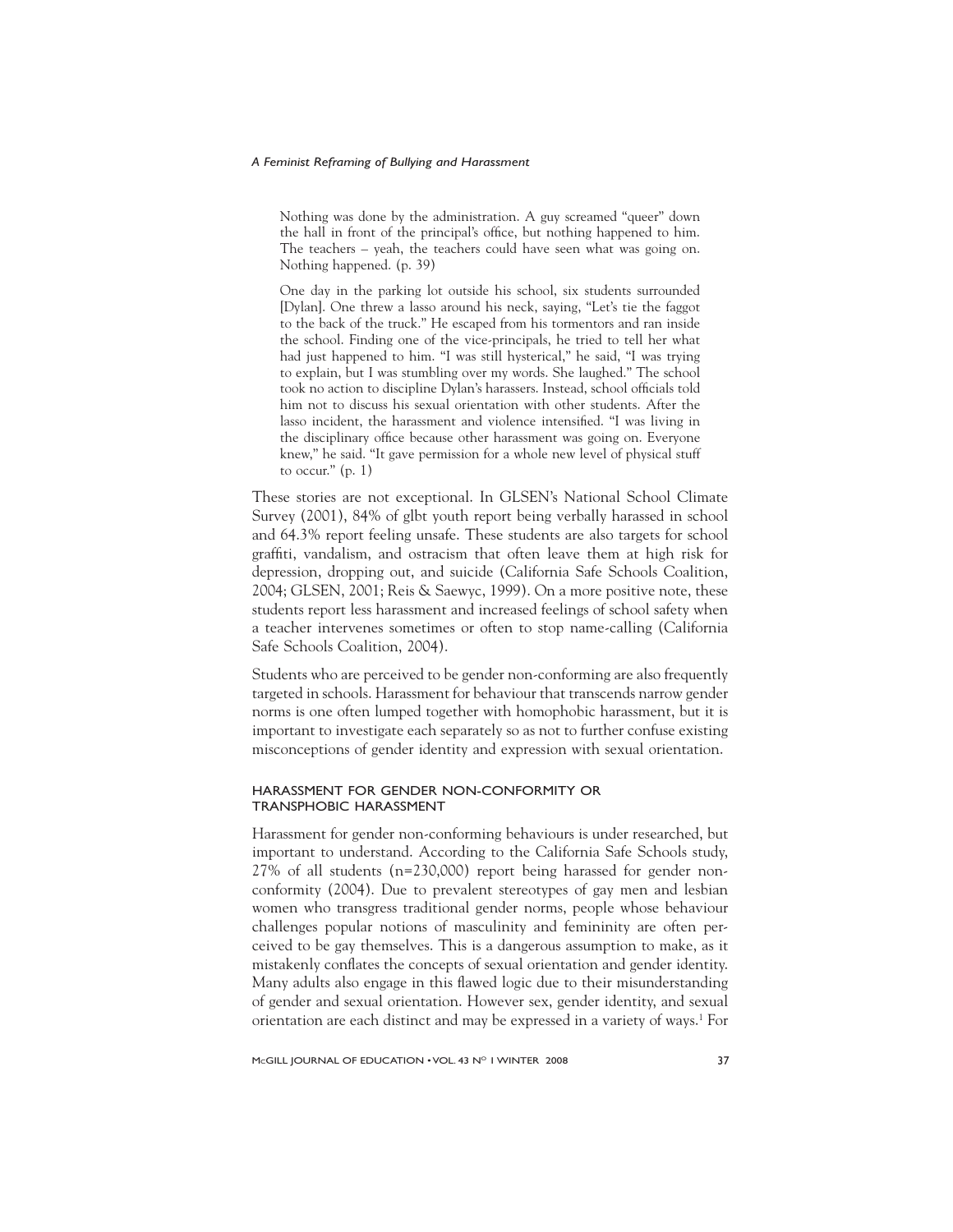example, although many biological females *(sex)* identify as heterosexual *(sexual orientation)* women *(gender identity),* that does not mean that is the only possible combination of orientations and identities. By allowing students to engage in this way of thinking and behaving, schools reinforce traditional notions of heterosexual masculinity and femininity that effectively reduce educational opportunities for all students.

Research has demonstrated that more rigid adherence to traditional sex roles correlates with more negative attitudes and violent behaviours towards homosexuals (Bufkin, 1999; Whitley, 2001). When boys disengage from the arts and girls avoid appearing too athletic, it is often the result of teasing and "harmless" jokes. The threat of being perceived as a "sissy" or a "tomboy" and the resulting homophobic backlash does limit the ways in which students participate in school life. Martino & Pallotta-Chiarolli (2003) describe an interview with a student who was harassed for his interest in art:

On his way to school one morning a group of boys at the back of the bus from one of the local high schools started calling him names. Initially, he was targeted as an "art boy" because he was carrying an art file. But the harassment escalated and they began calling him "fag boy." (p. 52)

Unfortunately, our society's tendency to devalue qualities associated with femininity make this gender performance much harder on nonconforming boys than on nonconforming girls. Schools tend to place a higher value on strength, competitiveness, aggressiveness, and being tough: qualities generally viewed to be masculine. Whereas being creative, caring, good at school, and quiet are often considered to be feminine qualities and are viewed by many as signs of weakness – particularly in boys. In their study on masculinities in Australian schools, Martino & Pallotta-Chiarolli (2003) found that "many boys said that while they were able to perform the techniques of literacy ('I can read'), performing an 'appropriate' masculinity often prevented or deterred them from displaying their literacy abilities ('I can't read')" (p. 246). They also discuss how this plays out in physical education: "physically demanding activities such as dance and gymnastics, where both men and women excel, are not as esteemed as those sports which serve to provide an arena for the expression of traditional forms of hegemonic masculinity" (Lingard and Douglas, 1999, cited in Martino & Pallotta-Chiarolli, 2003, p. 254). It is not surprising, then, that bullying studies report that "typical victims are described as physically weak, and they tended to be timid, anxious, sensitive and shy. … In contrast, bullies were physically strong, aggressive, and impulsive, and had a strong need to dominate others" (Hoover & Juul, 1993, p. 26).

It is difficult to effectively intervene to stop bullying when the qualities that bullies embody are the ones that are most valued by many and demonstrate a power that is esteemed in a patriarchal society. Hegemonic masculinity (Connell, 1995), the embodiment of the dominant, tough, competitive,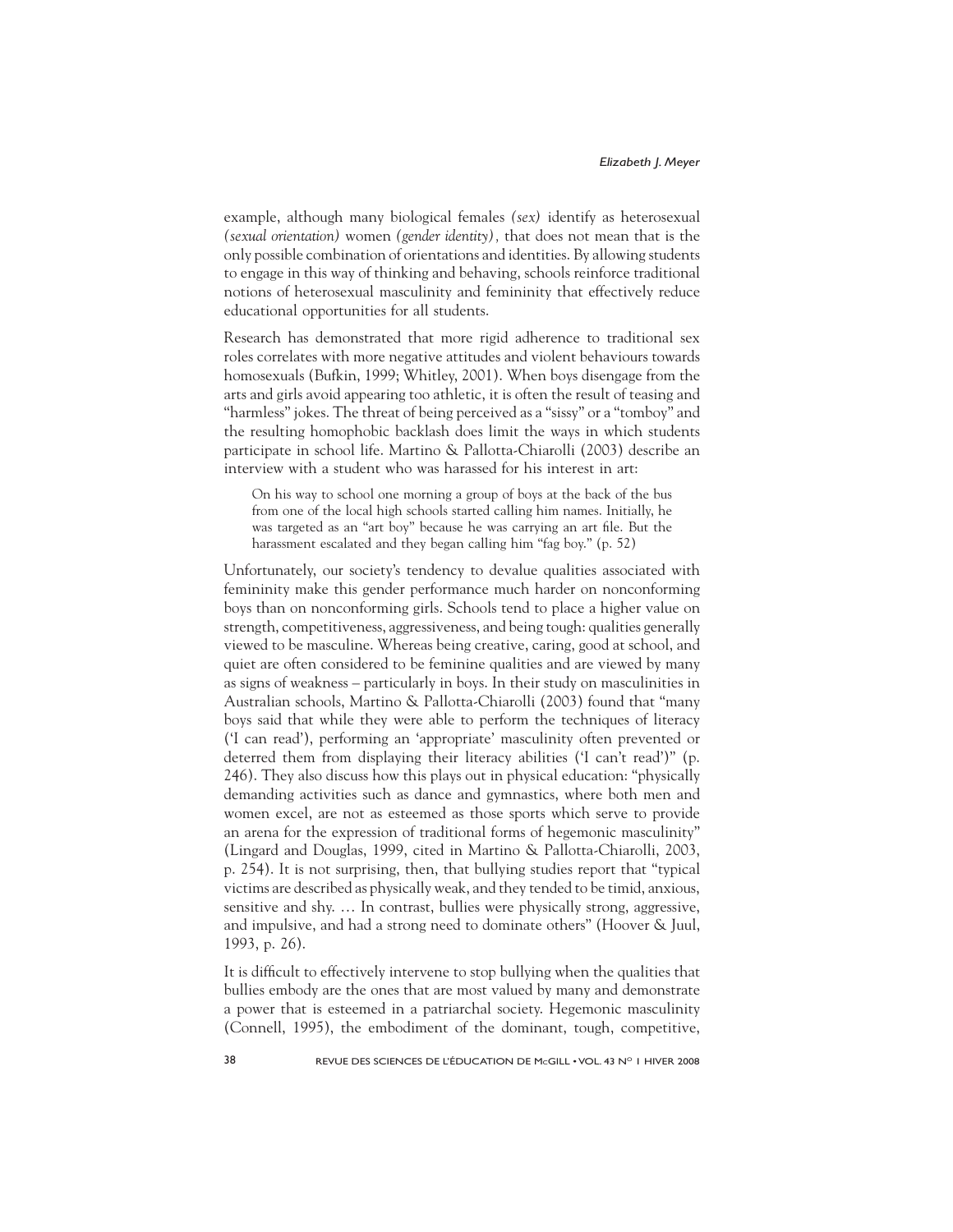athletic male, is the standard of behaviour in schools and any variation tends to be punished by the peer group (Robinson, 2005; Stoudt, 2006). Though many researchers understand bullying as anti-social behavior, the fact that bullies usually hold social power and get what they want out of such activity shows that they have learned to assert their strength in ways that benefit them. As Walton argues, understanding bullying as anti-social behaviour, "is a misconceptualization because it affords dominance and social status and is often rewarded and supported by other children. It may not be nice, but it is, nevertheless, very social" (2004, p. 33).

The social constructs of ideal masculinity and femininity are at the core of much bullying behaviour. As a result of this, students report that schools are safer for gender non-conforming girls (California Safe Schools Coalition, 2004). The pressure on boys to conform to traditional notions of masculinity is great and the risk of being perceived as gay is an effective threat in policing the boundaries of acceptable behavior. One male student described its impact on his life,

When I was in elementary school, I did a lot of ballet. I was at the National Ballet School one summer. And that sort of stigma (laugh) which I never thought was a stigma, or could be a stigma, but which became a stigma, followed me into high school. And that was followed with comments continually – "fag," you know, "fag." I think that was actually … one of the reasons why I eventually gave up ballet was just because of the constant harassment, and also pursuing other interests. But I think that was at the back of my mind a lot of the time with the harassment, and realizing that they're right. That's what I was. I knew that that's what I was. (Smith, 1998, p. 322)

When students are limited from developing their strengths because of the climate of the school, then the educational system has failed.

 In order to assert their heterosexual masculinity, many boys engage in overt forms of heterosexualised behaviours, as this is seen as the best way to avoid being called gay. One gay student gave the following example:

You know when all the guys would be making girl jokes, you'd have to go along with them, as much as you tried not to, you still had to chuckle here and there to not raise suspicion. … very frequently, jokingly, some students would say to other students – when they didn't necessarily conform to all the jokes and the way of thinking of women students – they'd say, "what, you're not gay, are you?" (Smith, 1998, p. 324)

The student feels obliged to participate in the (hetero)sexual harassment of his female peers in order to protect himself from being the target of homophobic harassment. The pressure to participate in these oppressive practices works in multiple ways to assert the power of hegemonic masculinity: it engages additional participants in the sexual harassment of females and labels those who choose not to participate as gay. This pressure to conform to ideals of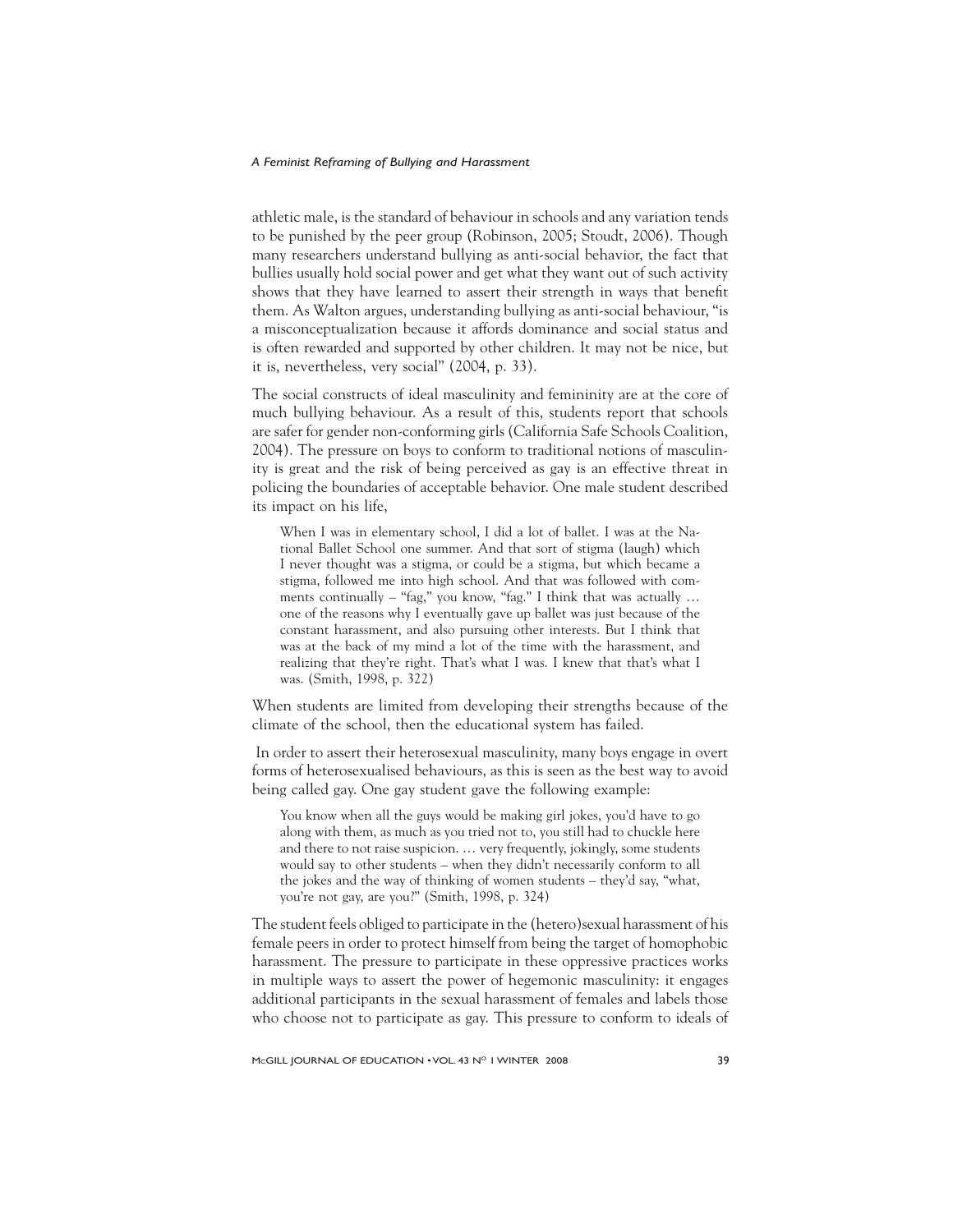hegemonic masculinity is at the core of most gendered harassment. This example leads us to the third area of gendered harassment: (hetero)sexual harassment.

## *(Hetero)sexual harassment*

Sexual harassment in schools has been the subject of research and public discourse since the early 1990's (Corbett, Gentry, & Pearson, 1993; Larkin, 1994; Louis Harris & Associates, 1993; Stein, 1992). In spite of this, it is still prevalent. Verbal harassment is the most common form of sexual harassment reported by students, and female students experience more frequent and more severe forms of sexual harassment than males (Lee, Croninger, Linn, & Chen, 1996). Terms such as *bitch, baby, chick*, and *fucking broad*, are commonly used in schools by male students as ways to assert masculinity by degrading female peers (Larkin, 1994, p. 268). Another common way for males to perform their masculinity is to engage in heterosexual discourse by sexually objectifying female peers and discussing sexual acts they would like to engage in or have already engaged in (Duncan, 1999; Eder, 1997; Larkin, 1994; Stein, 2002). This is often done near the female students, but is not always directed at them, thus creating a space where women are targeted and objectified with no outlet for response or complaint of tangible harm. This activity creates a hostile climate for most students (Stein, 1995; Wood, 1987) is generally not stopped by teachers, and sometimes is encouraged by their tacit participation. Students reported that male teachers might, "laugh along with the guys" (Larkin, 1994, p. 270) or support the comments and even blame the victim, as demonstrated in the following incident:

I took a photography class, and the majority of the class was boys. … One day I was in the room alone and one of the boys came in. When I went to leave he grabbed me and threw me down and grabbed my breast. I felt I was helpless but I punched him and he ran out. The teacher (who was a man) came in and yelled at me. When I tried to explain why I had hit him the teacher told me I deserved it because I wore short skirts. I was sent to the principal and I had to serve detention. I didn't want to tell the principal because I feared he would do the same and tell me it was my fault. I felt so alone. Everyday I had to go to class and face it. No girl should have to be uncomfortable because of what she wears or how she acts. (Stein, 1995, p. 4)

Teachers can exacerbate situations by reinforcing the behavior of the offending students. In this case, not only did the teacher not intervene in the sexual harassment, but he added to it by commenting on her attire and stating that she "deserved it." With teachers role modeling and reinforcing such behaviours, it is clear that a new approach to preventing sexual harassment in schools is needed.

Although sexual harassment, by definition, is sexual in nature, I have included it as a form of gendered harassment due to its roots: the public

A0 REVUE DES SCIENCES DE L'ÉDUCATION DE McGILL • VOL. 43 N° 1 HIVER 2008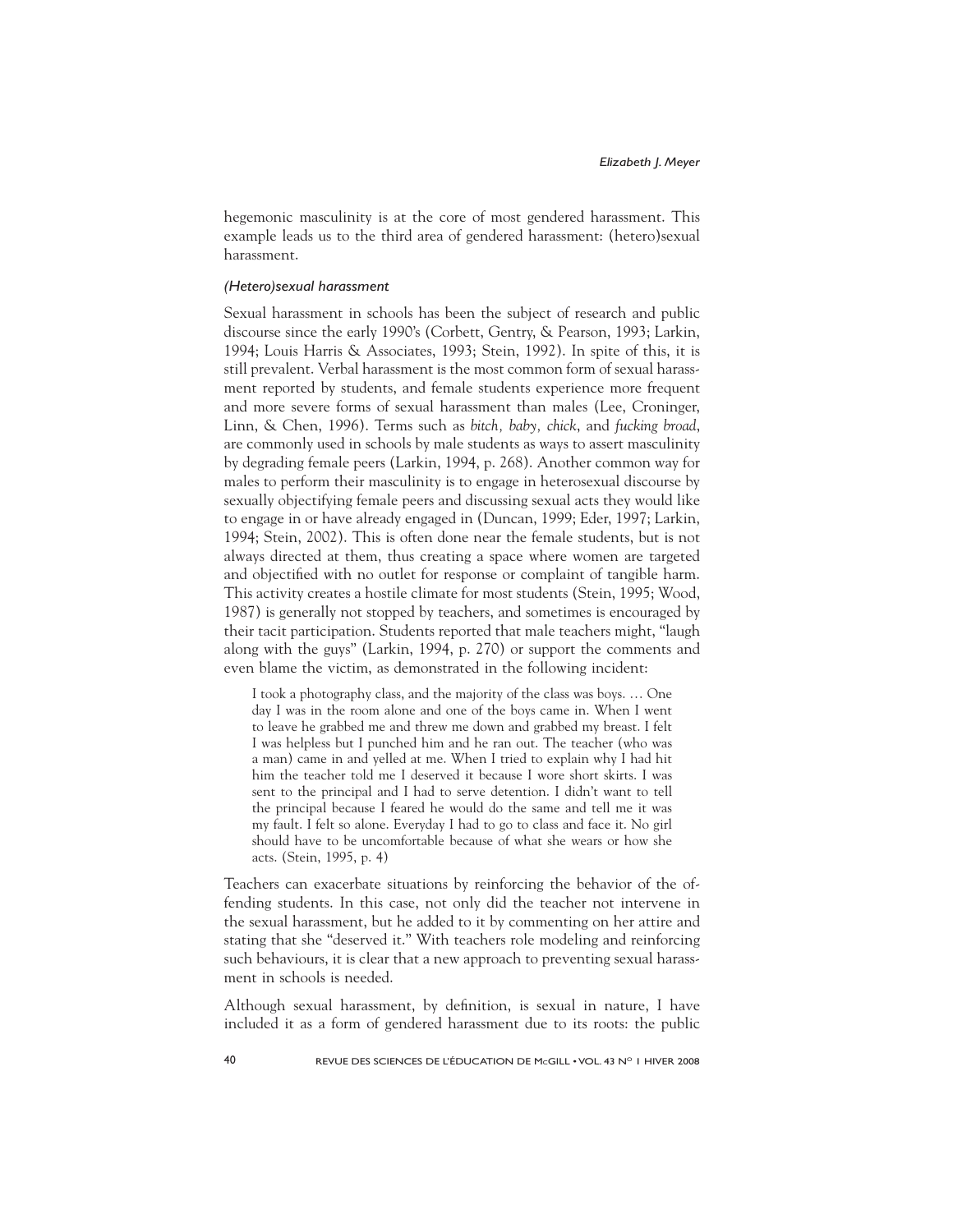performance of traditional heterosexual gender roles. In its most commonly understood form, sexual harassment is that of a male towards a female and ranges from comments, gestures, leers or "invitations" of a sexual nature to physical touching, grabbing, rubbing, and violent assault such as rape. I will continue to focus here on the more subtle and insidious behaviours, where the harassers assert their gender role through acts of domination and humiliation, since physically violent and intrusive acts are ones that get a response from school authorities regardless of motive or context.

Although females are most commonly targeted, it is important to acknowledge that men can also be victims of sexual harassment, much of it from other men and usually homophobic in nature. Young women may also be implicated in such behaviours, and it is most commonly exhibited as verbal insults directed towards other females as a result of competition for boyfriends or friendship groups (Duncan, 2004).

Sexual harassment has been described as the way patriarchy works: men continuing to assert their power over women. Though this is a useful place to begin, it is important to stretch our understanding of this problem to include how valorized forms of traditionally masculine behaviours are allowed to be practiced and performed over the devalued forms of traditional notions of femininity. These gender roles are constructed within a heterosexual matrix (Butler, 1990) that only allows for a single dominant form of compulsory heterosexuality (Rich, 1978/1993). As long as these attitudes and behaviours continue to go unchallenged, schools will continue to be sites where youths are harassed out of an education. In order to prevent this from continuing, we must learn effective strategies for intervention that will help educators create schools where such discriminatory behaviours will be replaced by more inclusive and radical notions of respect, equality, and understanding. The next section will explore potential strategies for educators to employ to transform the behaviours and qualities are endorsed and valued in schools.

# *Why critical and anti-oppressive pedagogy?*

In this seminal work, *Pedagogy of the Oppressed*, Paulo Freire outlined the framework for what has become the field of critical pedagogy (Freire, 1970/1993). This book has influenced the work of scholars and educators who seek to transform learning while making explicit the dominant power structures that influence how knowledge is produced. Freire's work focused on the process of consciousness-raising with people who had been marginalized in order to empower them and create more positive educational experiences and social outcomes. Applying this approach to learning can help reduce gendered harassment and create safer school environments for all students by making explicit gendered hierarchies in schools and exploring multiple ways of undoing the heterosexist patriarchal structures that allow them to persist. Teacher education and school leadership programs that are infused with criti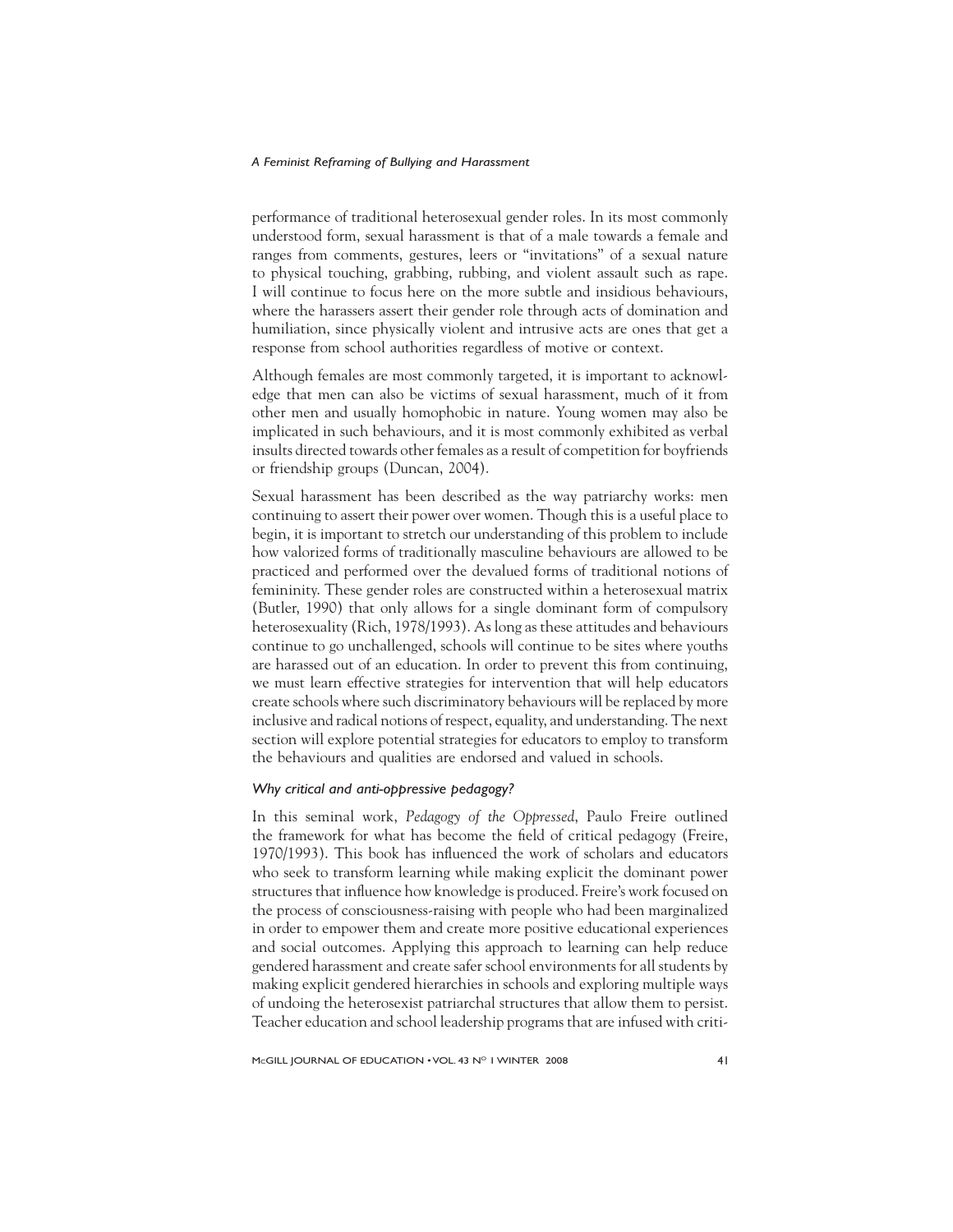cal and anti-oppressive pedagogy can provide the knowledge and the tools necessary to help teachers and administrators reduce these behaviours.

While physical acts of violence are difficult for schools to ignore, the daily acts of psychological violence that persist teach lasting lessons that impact students' lives in ways that many teachers and administrators fail to acknowledge. In order to change this second order curriculum (Kincheloe, 2005), the entire culture of the school must shift. In order for this shift to be successful, all stakeholders in the community must be involved in the process, including students, families, and teachers. The onus is on administrators and school boards to create the conditions for this level of community engagement to occur. Even though, "all students can be silenced to some extent by top-down, memory-based classroom arrangements," Kincheloe argues that, "marginalized students… [often experience] anger, depression, and anxiety" as a result of these practices (p. 24). As a result, a critical pedagogy must be applied in our schools to change the types of lessons students are internalizing.

An anti-oppressive approach to education informed by critical pedagogy is one that is central to confronting and transforming these power dynamics in schools, and the best way to help schools embrace such an approach is to start with teacher education and leadership programs. We must better prepare educators to critically examine the power structures of the school and the community so that they may act as role models and provide their students with the language and the tools to confront the inequalities (re) produced within that system.

The concept of anti-oppressive teacher education grounded in critical pedagogy requires that educators be taught about privilege and oppression and how these factors influence the kind of education different students receive. In his book, *Troubling Education: Queer activism and antioppressive pedagogy*, Kevin Kumashiro explores four different conceptions of anti-oppressive education: education for the Other, education about the Other, education that is critical of privileging and othering, and education that changes students and society (Kumashiro, 2002). Here I will advocate for the fourth conception as the best approach to preparing educators to change gendered harassment in schools. This approach assumes that oppression is "produced by discourse, and in particular, is produced when certain discourses (especially ways of thinking that privilege certain identities and marginalize others) are cited over and over. Such citational processes serve to reproduce these hierarchies and their harmful effects in society" (Kumashiro, 2002, p. 50). By helping teachers and administrators understand how systems of oppression are perpetuated by language and behaviour in schools, we can work more effectively to transform our understandings of the dominant gender stereotypes students mobilize to hurt their peers.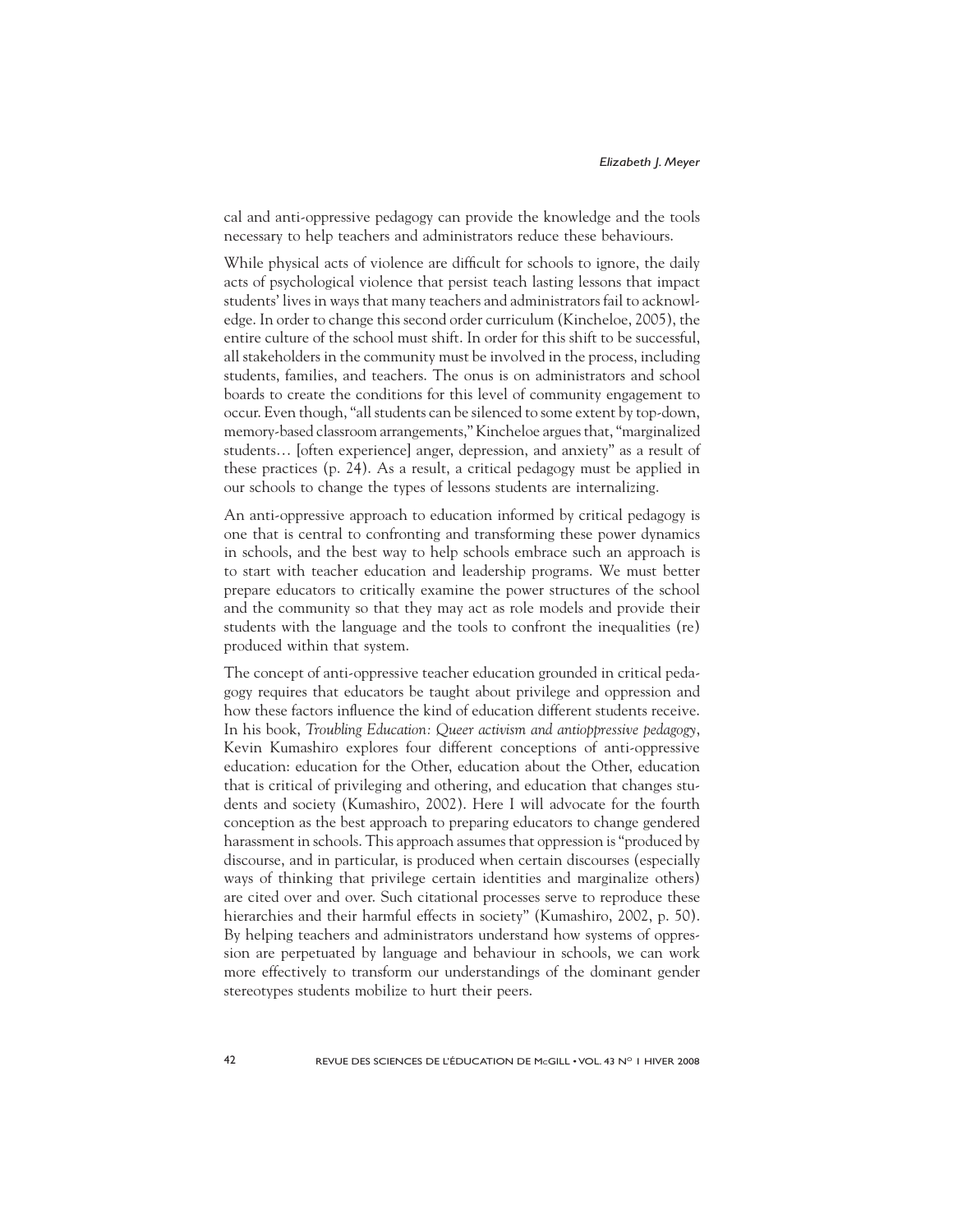An anti-oppressive pedagogy is not limited to understanding how jokes and teasing hurt students. It also challenges the banking style of education, in which students are viewed as empty vessels for teachers to fill with information that supports dominant power structures (Freire, 1970/1993). Kumashiro explains that many disciplines perpetuate oppressive knowledges, by presenting only the dominant culture's point of view in a history textbook, or by teaching science as purely objective and never questioning how it has been used to validate only certain ways of understanding the world. By excluding the experiences and cultural contributions of women, non-Western thinkers, glbt people, and racialized peoples, educators teach that power and knowledge is only valid when it comes from the white, western, heterosexual, male perspective. Kumashiro asserts: "we need to acknowledge that the desire to continue teaching the disciplines as they have traditionally been taught is a desire to maintain the privilege of certain identities, worldviews, and social relations" (p. 58). When fully enacted, anti-oppressive pedagogies can help students learn in new and exciting ways and create a school culture that allows room for multiple gender identities and expressions and sexual orientations.

A critical transformation of school culture can start by ending name-calling and related forms of verbal harassment. The simplest step that teachers can take is to make a public and consistent stand against any kind of name-calling and related verbal harassment. This shows students that they can expect to be treated fairly and no hurtful or discriminatory language is acceptable. An example of an approach that a critical educator can take is to "stop and educate" in situations where oppressive language has been used. In addition to setting the standards for acceptable language in the classroom, it is important for educators to provide information about why certain names are especially hurtful due to their biased meanings. If students only learn that it is punishable to call someone "gay" or a "dyke," then they may internalize the message that being gay or gender nonconforming is something shameful or bad. Helping students learn to interrogate daily discourses, to explore the historical specificity of certain terminologies, and to understand how language is used to control identities and behaviours will offer them a different way of seeing the world.

Teacher education programs can help new teachers reflect on their educational experiences and what perspectives they bring into their classrooms. Kincheloe defines critical teacher education as one that "problematizes knowledge" and that can offer students the space to challenge, debate, and analyze assumptions and normative knowledges (2005, p. 102). It can also offer future teachers effective tools by using innovative curricular materials, discussing concepts such as hegemony and patriarchy, and providing interactive class activities that allow students to practice critiquing normative classroom practices and ideas. For example, student teachers have told me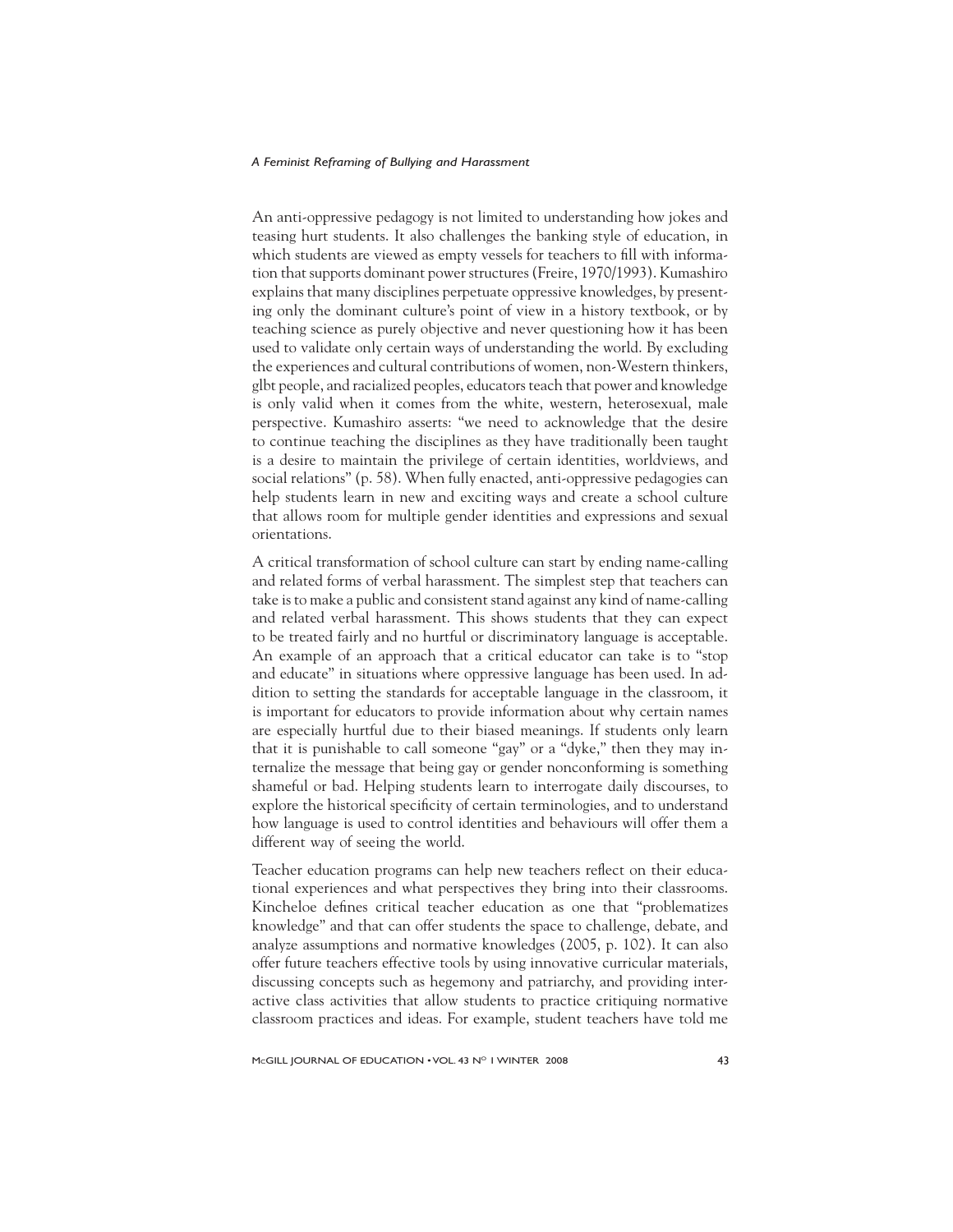that they are afraid that they will get in trouble for talking about gay issues in class. Providing student teachers a safe environment in which to practice these discussions and experience a model of a critical classroom is important so that they can experience this form of learning and develop confidence in their abilities to teach from a standpoint that can often cause discomfort and disrupt familiar knowledges.

Educational leadership programs and coursework must also model critical, anti-oppressive approaches to school leadership. Programs should consider how these philosophies influence a principal's approach to leadership. A principal's philosophy is a powerful influence on the culture of the school: what accomplishments get celebrated, what learning is rewarded, whose knowledge is valued, and who advances professionally (Dinham, Cairney, Craigie, & Wilson, 1995; Riehl, 2000; Ryan, 2003). These are the strategies that school leaders use to communicate to teachers, staff, and students which behaviours and achievements are to be emulated and which are to be avoided. School administrators need to create an environment where anti-oppressive educators are supported and teachers are encouraged to recognize and value alternative knowledges and diverse student accomplishments.

# **CONCLUSION**

My experiences as a classroom teacher are what led me to pursue a deeper understanding of this phenomenon in schools. The frustration I felt at the inaction of my colleagues led me to study the factors that influence how teachers understand and respond to gendered harassment in schools. The findings from my dissertation research on this subject have focused my attention on teacher education and school leadership programs and the potential for critical and anti-oppressive pedagogies to transform what knowledges and worldviews are taught (Meyer, 2007a; Meyer, 2007 in press).

Students who are targets for gendered harassment tend to suffer silently and internalize the harmful messages embedded in the insults and jokes that permeate many school cultures. The focus on bullying and physical aggression has brought into perspective some important concerns, but has also obscured others. By using vague terms such as bullying and name calling, scholars and educators avoid examining the underlying power dynamics that such behaviours build and reinforce. When policies and interventions don't name and explore systems of power and privilege, they effectively reinforce the status quo. Educators must understand that when insults and jokes are used to marginalize groups, the damage goes beyond the harm to individual students. These discourses normalize the hegemony of white, male, heterosexual, middle-class, able-bodied values and leave many students feeling hurt, excluded, and limited in their chances for educational success (Meyer, 2007b).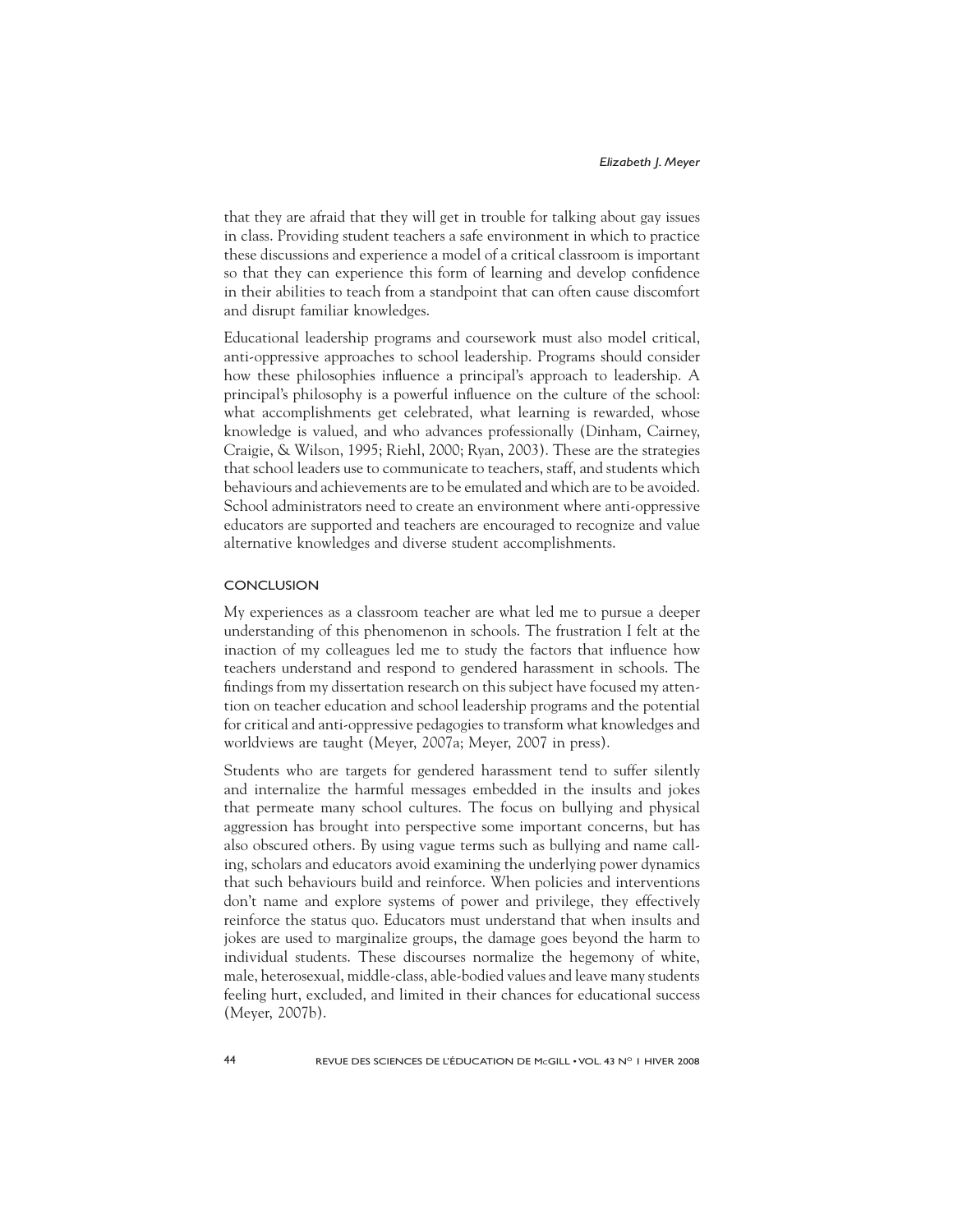It is essential for teachers to learn to examine critically the impacts of gendered harassment in schools and to develop tools to work against it. By enacting a critical anti-oppressive pedagogy in teacher education and school leadership programs, we can better equip professionals to transform such oppressive discourses in schools. Until the hegemonic masculine values that privilege power, individual strength, and competition are challenged, most interventions will be temporary band-aid solutions and the negative cycles of violence and oppression will continue. By examining bullying and harassment together, and explicitly addressing the underlying homophobia, transphobia, and (hetero)sexism, we will be able to create more systemic approaches to addressing violence in schools and help educators understand how to change the culture of their schools by transforming sexist, transphobic, and homophobic practices, policies, procedures, and curricula.

### ACKNOWLEDGEMENT

My sincere thanks to Veronika Lesiuk, Tim Dougherty, Carmen Lavoie, and Andrea Sterzyk for comments and feedback on an earlier draft of this paper. I would also like to thank the Friends of McGill for the Major Fellowship that funded my  $3<sup>rd</sup>$  and  $4<sup>th</sup>$  years of study.

#### **NOTE**

1. See Butler (1990, 2004) for a more in-depth explanation of these concepts and their differences.

### REFERENCES

Bagley, C., Bolitho, F., & Bertrand, L. (1997). Sexual assault in school, mental health and suicidal behaviours in adolescent women in Canada. *Adolescence, 32*(126), 361-366.

Bochenek, M., & Brown, A. W. (2001). *Hatred in the hallways: Violence and discrimination against lesbian, gay, bisexual, and transgender students in U.S. schools*: Human Rights Watch.

Bond, L., Carlin, J. B., Thomas, L., Rubin, K., & Patton, G. (2001). Does bullying cause emotional problems? A prospective study of young teenagers. *BMJ: British Medical Journal, 323*(7311), 480-484.

Bufkin, J. L. (1999). Bias crime as gendered behavior. *Social Justice, 26*(1), 155-176.

Butler, J. (1990). *Gender Trouble*. New York: Routledge Falmer.

California Safe Schools Coalition. (2004). *Consequences of harassment based on actual or perceived sexual orientation and gender non-conformity and steps for making schools safer*. Davis: University of California.

Connell, R. W. (1995). *Masculinities*. Sydney: Allen and Unwin.

Corbett, K., Gentry, C. A., & Pearson, W. J. (1993). Sexual harassment in high school. *Youth & Society, 25*(1), 93-103.

Dinham, S., Cairney, T., Craigie, D., & Wilson, S. (1995). School climate and leadership: Research into three secondary schools. *Journal of Educational Administration, 33*(4), 36-59.

Duncan, N. (1999). *Sexual bullying: Gender conflict and pupil culture in secondary schools*. London: Routledge.

Duncan, N. (2004). It's important to be nice, but it's nicer to be important: Girls, popularity and sexual competition. *Sex Education, 4*(2), 137-152.

Eder, D. (1997). Sexual aggression within the school culture. In B. Bank & P. M. Hall (Eds.), *Gender, equity, and schooling* (pp. 93-112). London: Garland Publishing.

McGILL IOURNAL OF EDUCATION  $\cdot$  VOL. 43 N° 1 WINTER 2008  $\overline{45}$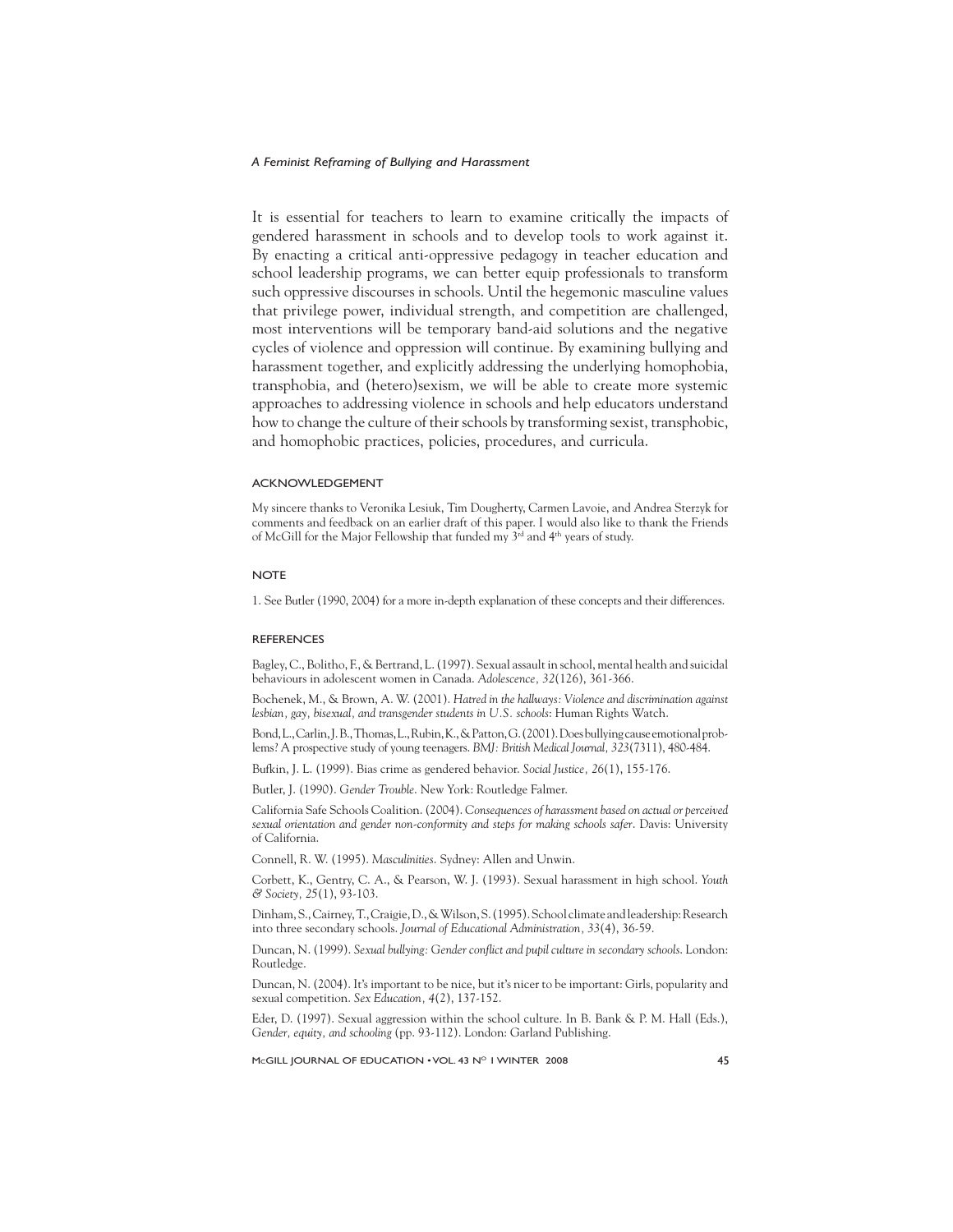Freire, P. (1970/1993). *Pedagogy of the oppressed*. New York: Continuum.

GLSEN. (2001). *The national school climate survey: Lesbian, gay, bisexual and transgender youth and their experiences in schools*. New York, NY: The Gay, Lesbian, and Straight Education Network.

Hoover, J. H., & Juul, K. (1993). Bullying in Europe and the United States. *Journal of Emotional and Behavioral Problems, 2*(1), 25-29.

Irving, B. A., & Parker-Jenkins, M. (1995). Tackling truancy: An examination of persistent non-attendance amongst disaffected school pupils and positive support strategies. *Cambridge Journal of Education, 25*(2), 225-235.

Kincheloe, J. (2005). *Critical pedagogy*. New York: Peter Lang.

Kosciw, J., & Diaz, E. (2006). *The 2005 national school climate survey: The experiences of lesbian, gay, bisexual and transgender youth in our nation's schools*. New York: Gay, Lesbian, and Straight Education Network.

Kumashiro, K. (2002). *Troubling education: Queer activism and antioppressive pedagogy*. New York: Routledge Falmer.

Land, D. (2003). Teasing apart secondary students' conceptualizations of peer teasing, bullying and sexual harassment *School Psychology International, 24*(2), 147-165.

Larkin, J. (1994). Walking through walls: The sexual harassment of high school girls. *Gender and Education, 6*(3), 263-280.

Lee, V., Croninger, R. G., Linn, E., & Chen, Z. (1996). The culture of sexual harassment in secondary schools. *American Educational Research Journal, 33*(2), 383-417.

Louis Harris & Associates. (1993). *Hostile hallways: The AAUW survey on sexual harassment in America's schools.* Washington, DC: American Association of University Women.

Martino, W. (1995). 'Cool boys', 'party animals', 'squids' and 'poofters': Interrogating the dynamics and politics of adolescent masculinities in school. *British Journal of Sociology of Education, 22*(2), 239-263.

Martino, W., & Berrill, D. (2003). Boys, schooling and masculinities: Interrogating the 'Right' way to educate boys. *Educational Review, 55*(2), 99-117.

Martino, W., & Pallotta-Chiarolli, M. (2003). *So what's a boy? Addressing issues of masculinity and schooling*. Buckingham: Open University Press.

Meyer, E. (2007a) *Gendered harassment in secondary schools: Understanding teachers' perceptions of and responses to the problem.* Unpublished doctoral dissertation. McGill University, Montreal, QC.

Meyer, E. (2007b, April 9-13) *Bullying and harassment in secondary schools: A critical feminist analysis of the gaps, overlaps and implications from a decade of research.* Paper presented at the Annual meeting of the American Educational Research Association, Chicago, IL.

Meyer, E. (2007, in press). Gendered harassment in high school: Understanding teachers' (non) interventions. *Gender and Education*.

National Mental Health Association. (2002). *"What does gay mean?" Teen survey executive summary*. Alexandria, VA: National Mental Health Association.

O'Conor, A. (1995). Who gets called queer in school? Lesbian, gay, and bisexual teenagers, homophobia, and high school. In G. Unks (Ed.), *The gay teen: Educational practice and theory for lesbian, gay, and bisexual adolescents* (pp. 95-104). New York: Routledge.

Olweus, D. (1993). *Bullying at school: What we know and what we can do*. Oxford: Blackwell.

Reis, B. (1999). *They don't even know me: Understanding anti-gay harassment and violence in schools*. Seattle: Safe Schools Coalition of Washington.

Reis, B., & Saewyc, E. (1999). *83,000 Youth: Selected findings of eight population-based studies*. Seattle: Safe Schools Coaltion of Washington.

46 REVUE DES SCIENCES DE L'ÉDUCATION DE McGILL • VOL. 43 N° 1 HIVER 2008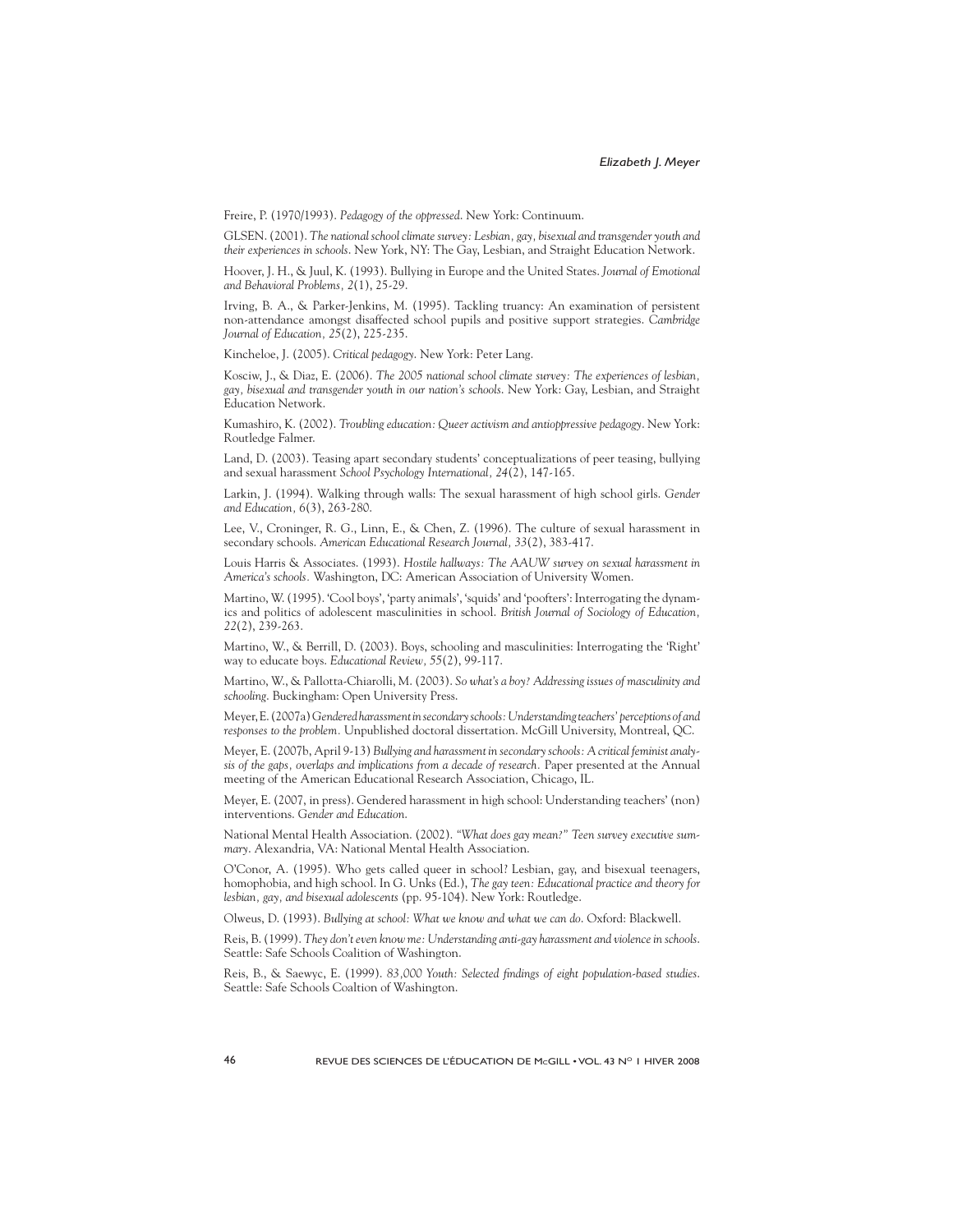Renold, E. (2002). Presumed innocence – (Hetero)sexual, heterosexist and homophobic harassment among primary school girls and boys *Childhood – A global journal of child research, 9*(4), 415-434.

Renold, E. (2003). 'If you don't kiss me you're dumped': Boys, boyfriends and heterosexualised masculinities in the primary school. *Educational Review, 55*(2), 179-194.

Rich, A. (1978/1993). Compulsory heterosexuality and lesbian existence. In H. Abelove, D. Halperin & M. A. Barale (Eds.), *The lesbian and gay studies reader* (pp. 227-254). New York: Routledge.

Riehl, C. J. (2000). The principal's role in creating inclusive schools for diverse students: A review of normative, empirical, and critical literature on the practice of educational edministration. *Review of Educational Research, 70*(1), 55-81.

Rigby, K., & Slee, P. (1999). Suicidal ideation among adolescent school children, involvement in bully-victim problems, and perceived social support. *Suicide and Life-Threatening Behavior, 29*(2), 119-130.

Robinson, K. H. (2005). Reinforcing hegemonic masculinities through sexual harassment: issues of identity, power and popularity in secondary schools. *Gender and Education, 17*(1), 19-37.

Rofes, E. (1995). Making our schools safe for sissies. In G. Unks (Ed.), *The gay teen: Educational practice and theory for lesbian, gay, and bisexual adolescents* (pp. 79-84). New York: Routledge.

Ryan, J. (2003). Educational administrators' perceptions of racism in diverse school contexts. *Race Ethnicity and Education, 6*(2), 145-164.

Shariff, S. (2003). *A system on trial: Educational, ethical, and legally defensible approaches to handling bullying.* Unpublished Doctoral dissertation, Simon Fraser University, Burnaby, BC.

Sharp, S. (1995). How much does bullying hurt? The effects of bullying on the personal wellbeing and educational progress of secondary aged students. *Educational & Child Psychology, 12*(2), 81-88.

Slee, P. (1995). Bullying: Health concerns of Australian secondary school students. *International Journal of Adolescence & Youth, 5*(4), 215-224.

Smith, G. W., & Smith, D., Ed. (1998). The ideology of "fag": The school experience of gay students. *Sociological Quarterly, 39*(2), 309-335.

Soutter, A., & McKenzie, A. (2000). The use and effects of anti-bullying and anti-harassment policies in Australian schools. *School Psychology International, 21*(1), 96-105.

Stein, N. (1992). Bitter lessons for all: Sexual harassment in schools. In J. T. Sears (Ed.), *Sexuality and the curriculum: The politics and practices of sexuality education (Critical issues in curriculum)* (pp. 10-123). New York: Teachers College Press.

Stein, N. (1995). Sexual harassment in school: The public performance of gendered violence. *Harvard Educational Review, 65*(2), 145-162.

Stein, N. (2002). Bullying as sexual harassment in elementary schools. In *The Jossey-Bass reader on gender in education* (pp. 409-429). San Francisco: Jossey-Bass.

Stoudt, B. G. (2006). "You're either in or you're out": School violence, peer discipline, and the (re)production of hegemonic masculinity. *Men And Masculinities, 8*(3), 273-287.

Walton, G. (2004). Bullying and homophobia in Canadian schools: The politics of policies, programs, and educational leadership. *Journal of Gay and Lesbian Issues in Education, 1*(4), 23-36.

Whitley, B. E., Jr. (2001). Gender-role variables and attitudes toward homosexuality. *Sex Roles, 45*(11/12), 691-721.

Williams, T., Connolly, J., Pepler, D., & Craig, W. (2005). Peer victimization, social support, and psychosocial adjustment of sexual minority adolescents. *Journal of Youth and Adolescence, 34*(5), 471-482.

Wood, J. (1987). Groping towards sexism: Boys' sex talk. In M. Arnot & G. Weiner (Eds.), *Gender under scrutiny: New inquiries in education* (pp. 187-230). London: Hutchinson Education.

McGILL IOURNAL OF EDUCATION  $\cdot$  VOL. 43 N° 1 WINTER 2008 47